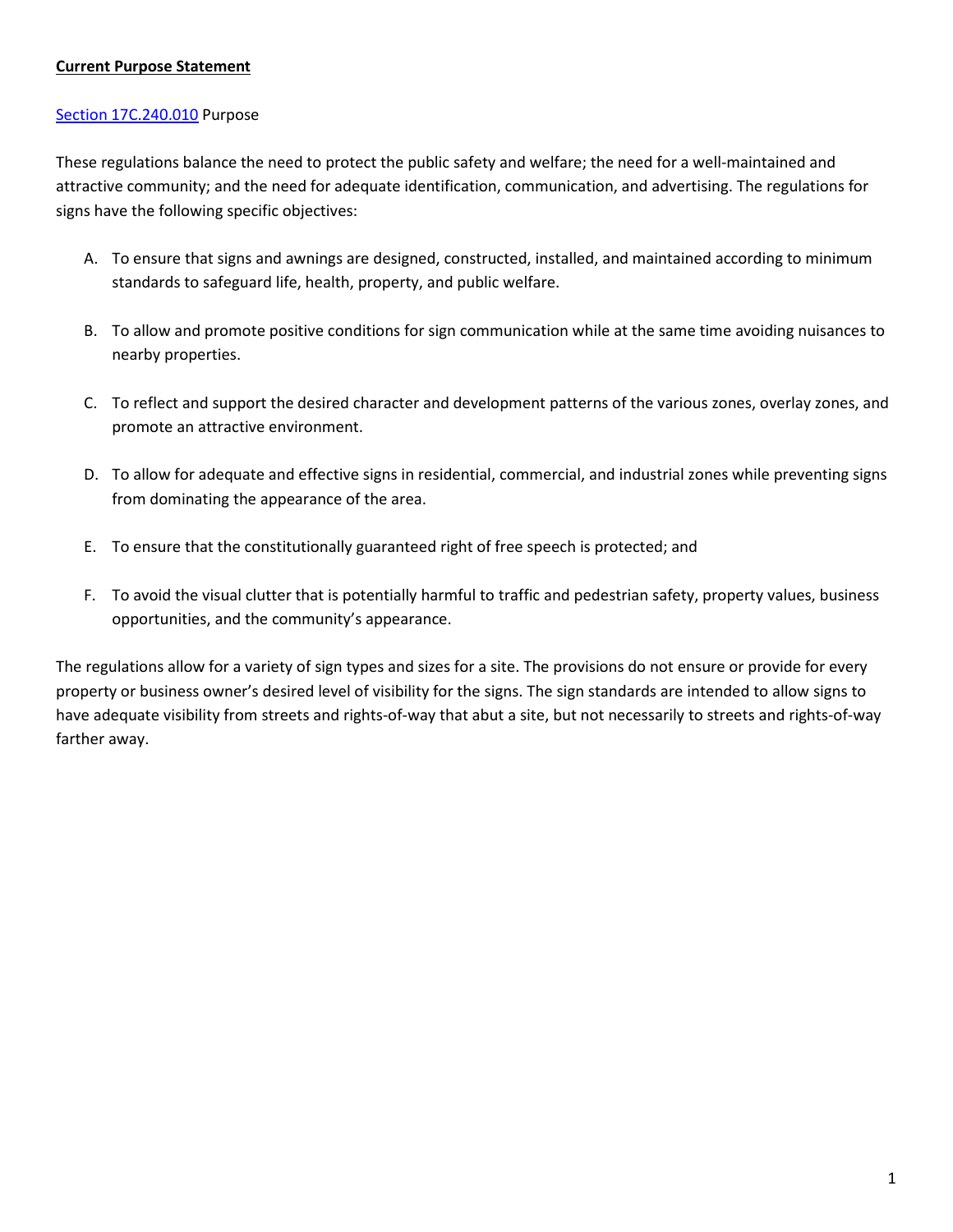### **Proposed Intent Statement**

### [Section 17C.240.010](https://my.spokanecity.org/smc/?Section=17C.240.010) Intent and Purpose

A. Signs have a strong visual impact on the character and quality of the community. As a prominent part of the scenery, they attract or repel the viewing public, affect the safety of vehicular traffic, and their suitability or appropriateness helps to set the tone for the neighborhood. The City relies upon its scenery and physical beauty to attract commerce, aesthetic considerations assume economic value. It is the intent of the City, through this Chapter, to protect and enhance the City's historic and residential character and its economic base through the provision of appropriate and aesthetic signage. In addition, it is the intent of the City to limit the size, type and location of signs in order to minimize their distracting effect on drivers and thereby improve traffic safety.

# **Proposed Purpose Statement**

### 17C.240.010 Intent and Purpose

- B. The purpose of this Chapter is to promote the public health, safety and welfare through a comprehensive system of reasonable, effective, consistent, content-neutral and nondiscriminatory sign standards and requirements. This Chapter has also been adopted to:
	- 1. Promote and accomplish the goals, policies and objectives of the City's Comprehensive Plan and Zoning Code;
	- 2. To provide minimum standards in order to safeguard life, health, property and public welfare, and promote traffic safety by controlling the design, quality of materials, construction, illumination, size, location and maintenance of sign and sign structures;
	- 3. Recognize free speech rights by regulating signs in a content-neutral manner;
	- 4. Promote the free flow of traffic and protect pedestrians and motorists from injury and property damage caused by, or which may be fully or partially attributable to, cluttered, distracting and/or illegible signage;
	- 5. Protect the beauty of the City's built environment by encouraging signs that are compatible with the architectural style, characteristics and scale of the building to which it may be attached, and to encourage signs that are compatible with adjacent buildings and businesses;
	- 6. Protect property values, the local economy, and the quality of life by preserving and enhancing the appearance of the streetscape;
	- 7. Provide consistent sign design standards;
	- 8. Encourage creative and innovative approaches to signage, and signs that are of a quality design, pleasing in appearance and are appropriate in size, materials and illumination to the surrounding neighborhood;
	- 9. Provide an improved visual environment for the citizens of and visitors to the City; and
	- 10. Adopt clear, understandable regulations which enable the fair and consistent enforcement of this Chapter.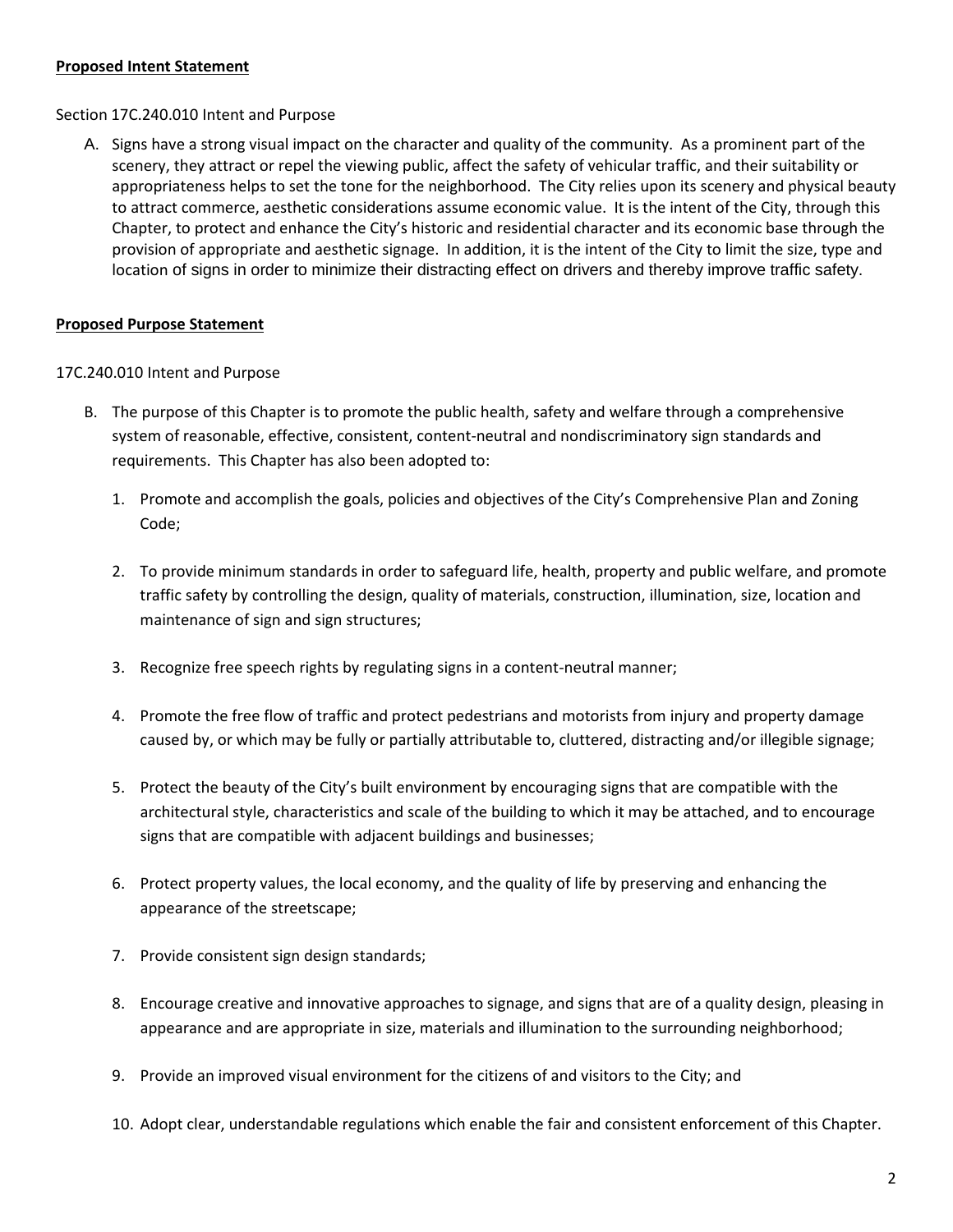### **Current Exemptions**

#### [Section 17C.240.060](https://my.spokanecity.org/smc/?Section=17C.240.060) Exemptions

The following signs do not require a sign permit (unless noted), nor shall the area and number of such signs be included in the area and number of signs permitted for any site or use. This shall not be construed as relieving the owner of the sign from the responsibility of its erection and maintenance and its compliance with the provisions of this chapter or any other law or ordinance.

- A. The flag, emblem, or insignia of a nation or other governmental unit or nonprofit organization subject to the guidelines concerning their use set forth by the government or organization which they represent. Flagpoles require a sign permit for structural review.
- B. Memorial signs or tablets, names of buildings, stained glass windows, and dates of erection when cut into the surface or the facade of the building or when projecting not more than two inches.
- C. Traffic or other municipal signs, signs required by law or emergency, railroad crossing signs, legal notices, and any temporary signs as are authorized under policy approved by the city council.|
- D. Signs of public utility companies indicating danger or which serve as an aid to public safety or which show the location of underground facilities or of public telephones.
- E. Flush-mounted wall signs, used to identify the name and address of the occupant for each dwelling provided the sign does not exceed two square feet in sign area.
- F. Signs located in the interior of any building or within an enclosed lobby or court of any building or group of buildings, which signs are designed and located to be viewed exclusively by patrons of such use or uses.
- G. Decorations, such signs in the nature of a decoration, clearly incidental and customary and commonly associated with any national, local or religious holiday.
- H. Painting, repainting, or cleaning of an advertising structure or the changing of the advertising copy of message thereon shall not be considered an erection or alteration which requires a sign permit unless a structural change is made.
- I. Sculptures, fountains, mosaics, murals, and design features which do not incorporate advertising or identification.
- J. "No trespassing," "no dumping," "no parking," "private" signs identifying essential public needs (i.e., restrooms, entrance, exit, telephone, etc.) and other informational warning signs, which shall not exceed three square feet in surface area.
- K. Directional signs erected by the City on arterial streets directing the public to public, civic, or nonprofit facilities. Such signs shall be erected at the discretion of the director of public works and shall be subject to City design guidelines. In addition, with the approval of the design review board, the director of public works may allow the erection of directional signs as are necessary to designate commercial areas or significant tourist sites within the City.
- L. Publicly approved non-illuminated interpretive signs, or historical signs, or tablets displayed by a public, educational non-profit agency, or private development pursuant t[o SMC 17E.060.830](http://www.spokanecity.org/smc/?Section=17E.060.830) an[d SMC 17E.060.840,](http://www.spokanecity.org/smc/?Section=17E.060.840) strictly for the purpose of informing or educating the public.
- M. Illuminated wall highlights.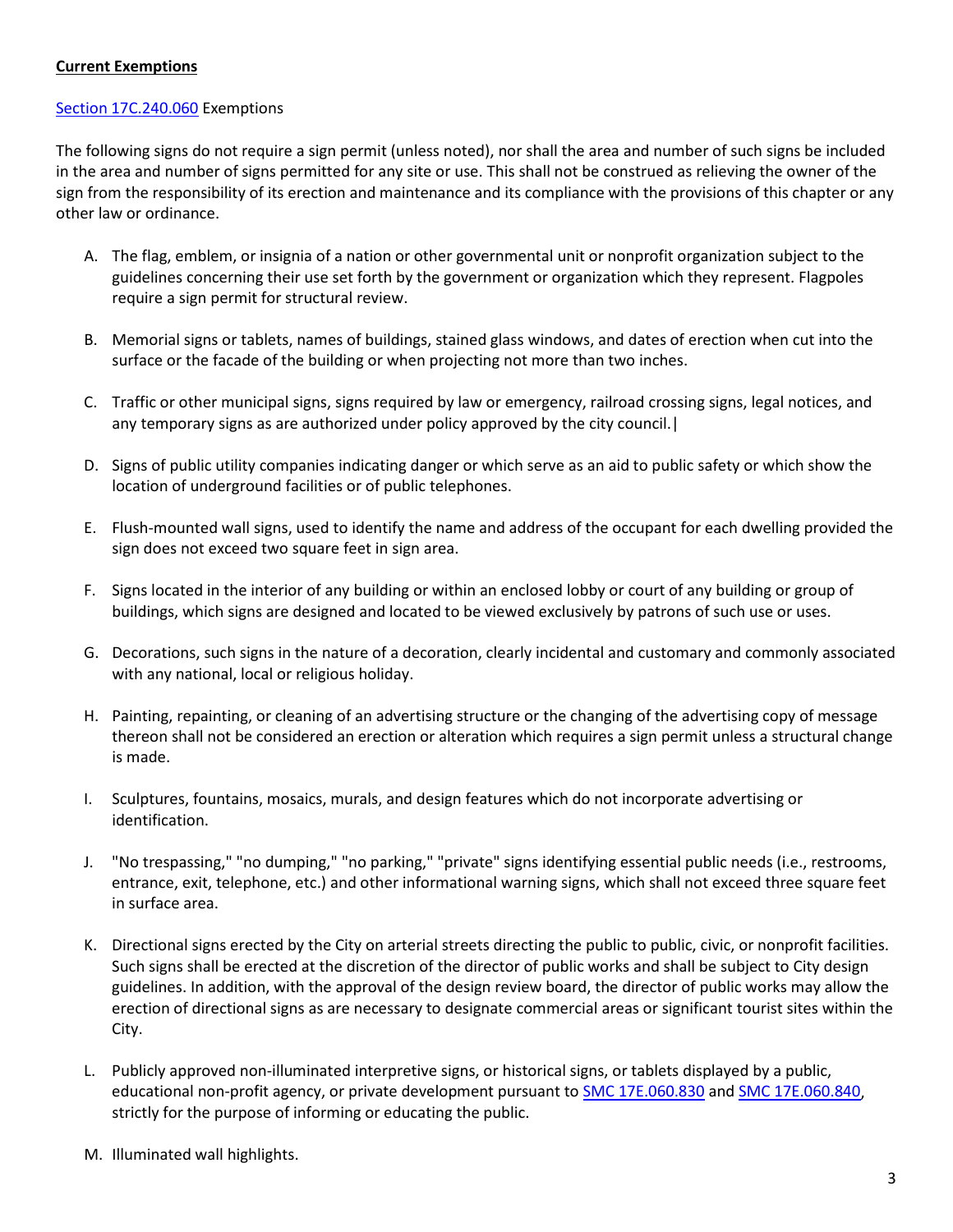# **Proposed Exemptions**

### [Section 17C.240.080](https://my.spokanecity.org/smc/?Section=17C.240.060) Exemptions

The following signs are exempt from a sign permit (unless otherwise noted). The area and number of such signs shall not be included in the area and number of signs permitted for any site or use, however, all other relevant requirements of this chapter shall apply. This shall not be construed as relieving the owner of the sign from the responsibility of its erection and maintenance and its compliance with the provisions of this chapter or any other law or ordinance.

- A. Flags. Any flags, provided that they conform to all provisions of this chapter for signs. Freestanding flagpoles require a building permit for structural review.
- B. Memorial signs or tablets, names of buildings, stained glass windows, and dates of erection, when cut into the surface or the facade of the building or when projecting not more than two inches.
- C. Governmental signs. Signs installed by the City, County, or a federal or State governmental agency for the protection of the public health, safety and general welfare, including, but not limited to, the following:
	- 1. Emergency and warning signs necessary for public safety or civil defense;
	- 2. Traffic and/or wayfinding signs erected and maintained by an authorized public agency;
	- 3. Signs required to be displayed by law;
	- 4. Signs showing the location of public facilities **including public and private hospitals and emergency medical services**; and
	- 5. Any sign, posting, notice, or similar sign placed by or required by a governmental agency in carrying out its responsibility to protect the public health, safety and general welfare.
- D. Signs of public utility companies indicating danger or which serve as an aid to public safety or which show the location of underground facilities.
- E. Flush-mounted wall signs, used to identify the name and address of the occupant for each dwelling provided the sign does not exceed two square feet in sign area.
- F. Non-visible signs. Signs not visible beyond the boundaries of the lot or parcel upon which they are located, or from any public right-of-way. Such freestanding signs require a building permit for structural review.
- G. Changes to the face or copy of changeable copy signs, digital signs, electronic messaging signs, provided such changes do not change the material or appearance of the sign as originally permitted by the City.
- H. The normal repair and maintenance, (painting, repainting, cleaning) of conforming or legal nonconforming signs that does not involve structural alteration of the sign or supporting structure.
- I. Sculptures, fountains, mosaics, murals, and design features which do not incorporate advertising or identification.
- J. "No trespassing," "no dumping," "no parking," "private" signs identifying essential public needs (i.e., restrooms, entrance, exit, telephone, etc.) and other informational warning signs, which shall not exceed three square feet in surface area.
- K. Publicly approved non-illuminated interpretive signs, or historical signs, or tablets displayed by a public, educational non-profit agency, or private development pursuant t[o SMC 17E.060.820](https://my.spokanecity.org/smc/?Section=17E.060.830) through [SMC](https://my.spokanecity.org/smc/?Section=17E.060.840)  [17E.060.840,](https://my.spokanecity.org/smc/?Section=17E.060.840) strictly for the purpose of informing or educating the public.
- L. Illuminated wall highlights.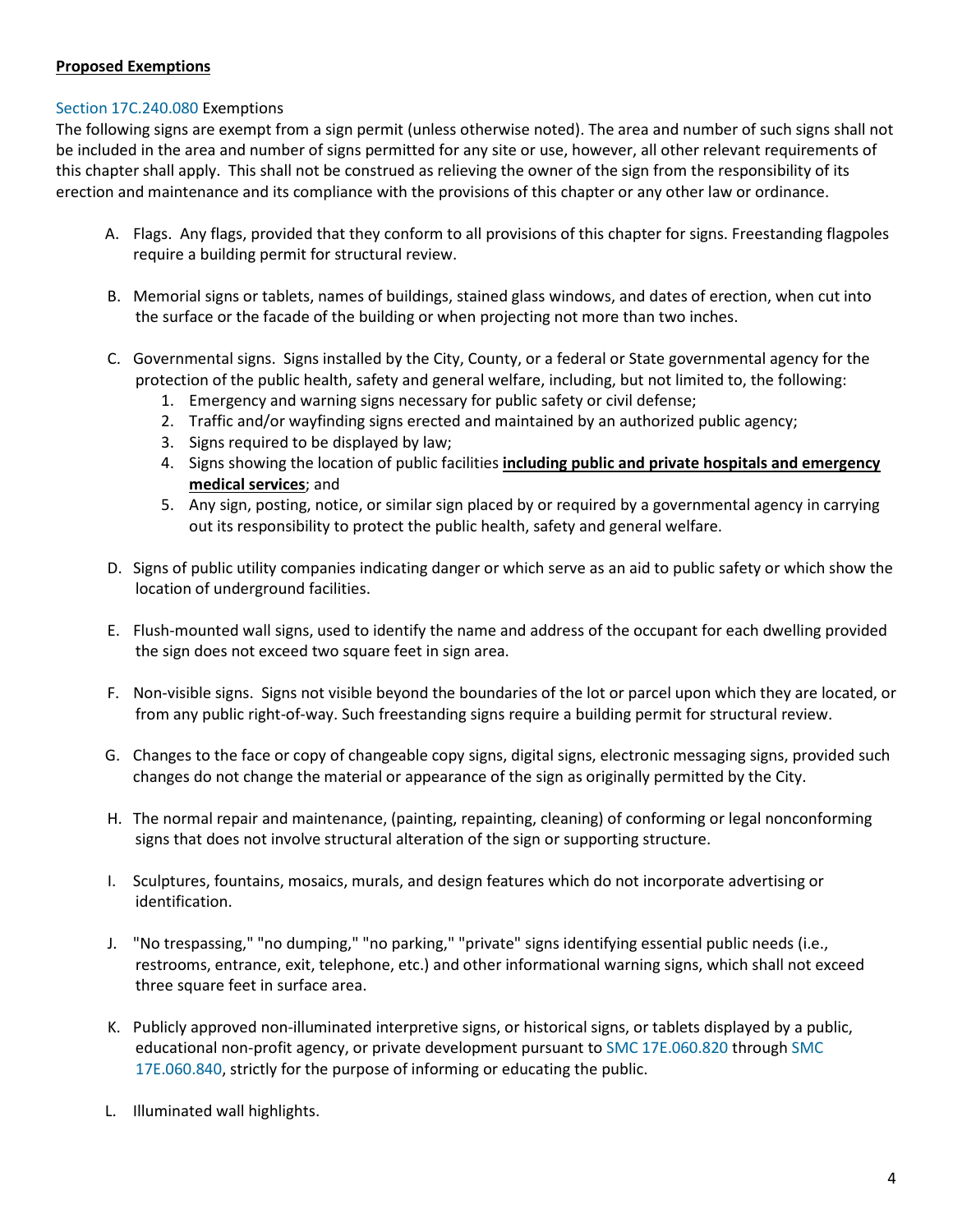M. Interior signs. Signs or displays located entirely inside of a building and located at least three (3) feet away from transparent doors and windows.

# **Current Prohibitions**

# [Section 17C.240.070](https://my.spokanecity.org/smc/?Section=17C.240.070) Prohibitions

The following are prohibited and existing ones must be removed:

- A. Signs containing strobe lights.
- B. Abandoned sign structures.
- C. Signs placed on or painted on a motor vehicle or trailer parked with the primary purpose of providing signs not otherwise allowed by the code.
- D. Permanent balloon signs.
- E. Temporary signs (except as provided for i[n SMC 17C.240.240\(G\),](http://www.spokanecity.org/smc/?Section=17C.240.240) Temporary Signs).
- F. Signs that imitate or resemble official traffic lights, signs or signals or signs that interfere with the effectiveness of any official traffic light, sign, or signal.
- G. Signs which are located upon or projecting over public streets, sidewalks, or rights of way except as provided for awnings and marquees i[n SMC 17F.040.140,](http://www.spokanecity.org/smc/?Section=17F.040.140) and sandwich board signs in [SMC 17C.240.240\(G\)\(9\)](http://www.spokanecity.org/smc/?Section=17C.240.240) and signs extending into the right-of-way allowed in **SMC 17C.240.240(C)**.
- H. Off premises signs (except as provided for i[n SMC 17C.240.240\(G\),](http://www.spokanecity.org/smc/?Section=17C.240.240) Temporary Signs, such as real estate signs and community banners; [SMC 12.02.0755,](http://www.spokanecity.org/smc/?Section=12.02.0755) Signs Permitted in Conjunction With Bus Bench Signs, and SMC [17C.240.250,](http://www.spokanecity.org/smc/?Section=17C.240.250) Off-premises Signs).
- I. Strings of banners, pennants, and other graffiti-like material with advertising copy except grand opening displays and special event signs as allowed in [SMC 17C.240.240\(G\).](http://www.spokanecity.org/smc/?Section=17C.240.240)
- J. Signs erected, constructed or structurally altered that are required to have a permit that were erected, constructed, or altered without a permit.
- K. It shall be unlawful for any person, except a public officer or employee in the performance of his public duty, to affix, post, paint, nail, fasten, place, or locate any sign, card, banner, handbill, poster, or advertising or notice of any kind, or cause the same to be done, upon public streets, highways, public right-of-way or any publicly owned or maintained property within the City of Spokane, or upon any curbstone, traffic control device, street sign, utility pole, hydrant, fence, lamp post, guardrail, tree or shrubbery or any other structure situated within any such areas or to affix the same to a wire or appurtenance thereof, except as may be authorized by the ordinances, laws, or regulations of the City of Spokane, the State of Washington or the United States. Cityowned or maintained structures include, but are not limited to, bridges, overpasses, street medians, retaining walls, fences, street furniture, and shelters, among other structures located upon public streets, highways, public right-of-way or other public property. The prohibition contained herein shall not apply to political campaign signs which are permitted pursuant to the regulations set forth in [SMC 17C.240.240\(G\)\(6\).](http://www.spokanecity.org/smc/?Section=17C.240.240)
- L. Flashing signs.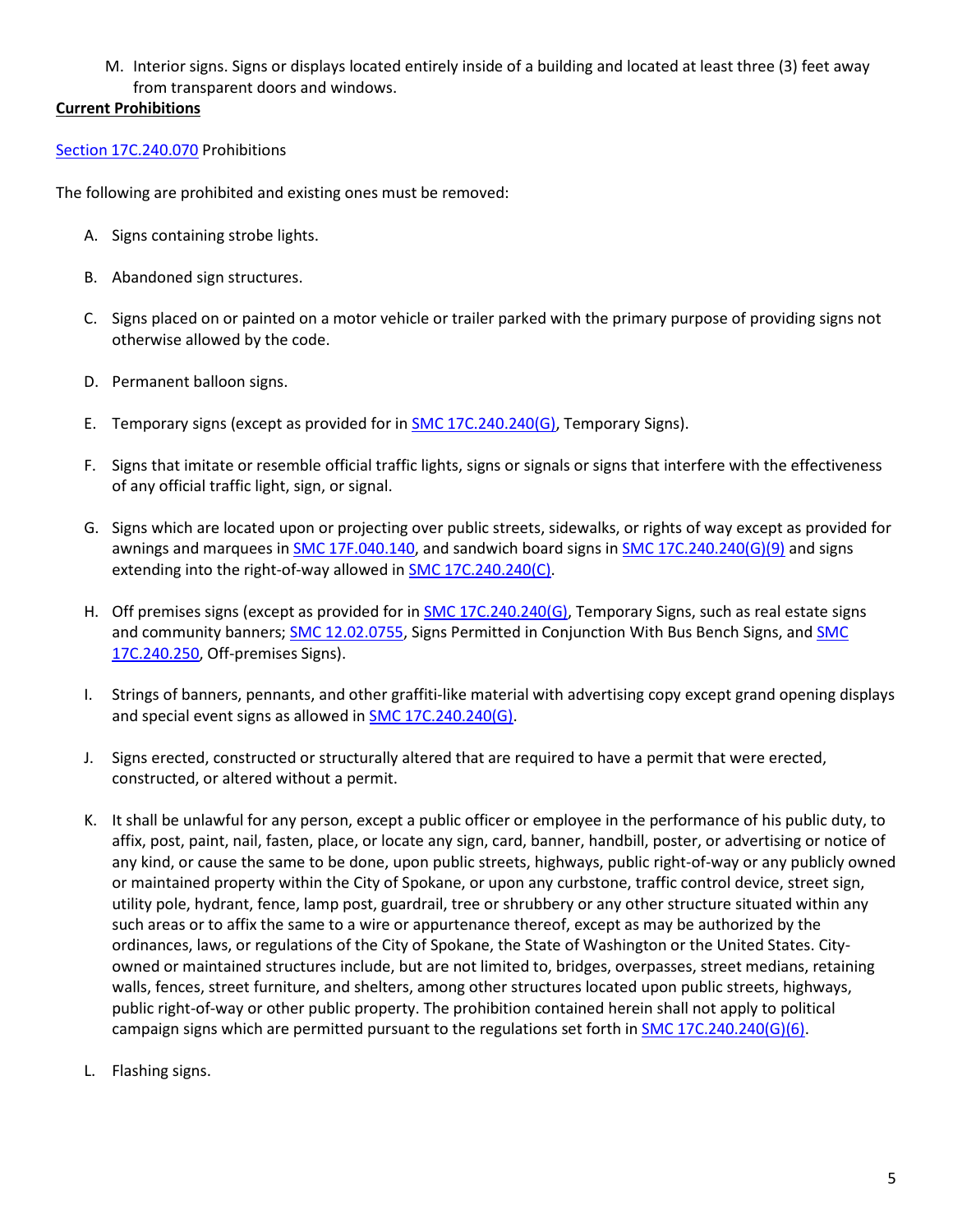#### **Proposed Prohibitions**

#### [Section 17C.240.090](https://my.spokanecity.org/smc/?Section=17C.240.070) Prohibitions

The following are prohibited and existing ones must be removed:

- A. Flashing signs or lights. A sign that contains an intermittent or flashing light source, or a sign that includes the illusion of intermittent or flashing light by means of animation, or an externally mounted intermittent light source, except as consistent with the standards contained in Table 17C.204-3.
- B. Abandoned sign structures.
- C. Signs placed on or painted on a motor vehicle or trailer parked with the primary purpose of providing signs not otherwise allowed by the code.
- D. Permanent balloon signs.
- E. Temporary signs (except as provided for i[n SMC 17C.240.240\(G\),](https://my.spokanecity.org/smc/?Section=17C.240.240) Temporary Signs).
- F. Hazardous signs. Any sign that is dangerous or confusing to motorists on the public right-of-way, including any sign which by its color, wording, design, location or illumination resembles, conflicts, or interferes with the effectiveness of any official traffic control device or which otherwise impedes the safe and efficient flow of traffic.
- G. Signs which are located upon or projecting over public streets, sidewalks, or rights of way except as provided for awnings and marquees i[n SMC 17F.040.140,](https://my.spokanecity.org/smc/?Section=17F.040.140) sandwich board signs i[n SMC 17C.240.240\(G\)\(9\),](https://my.spokanecity.org/smc/?Section=17C.240.240) and signs extending into the right-of-way allowed i[n SMC 17C.240.240\(C\).](https://my.spokanecity.org/smc/?Section=17C.240.240)
- H. Off premises signs (except as expressly allowed in other sections of this chapter). No permanent sign shall be located on a vacant lot, parcel or easement. No permanent sign shall be located on a lot, parcel or easement as the principal use of that lot, parcel or easement. Signs may only be established as an accessory use to a principally permitted use.
- I. Strings of banners, pennants, and other graffiti-like material with advertising copy except temporary signs as allowed i[n SMC 17C.240.240\(G\).](https://my.spokanecity.org/smc/?Section=17C.240.240)
- J. Signs erected, constructed or structurally altered that are required to have a permit that were erected, constructed, or altered without a permit.
- K. It shall be unlawful for any person, except a public officer or employee in the performance of his public duty, to affix, post, paint, nail, fasten, place, or locate any sign, card, banner, handbill, poster, advertisement or notice of any kind, or cause the same to be done, upon public streets, highways, public right-of-way or any publicly owned or maintained property within the City of Spokane, or upon any curbstone, traffic control device, street sign, utility pole, hydrant, fence, lamp post, guardrail, tree or shrubbery or any other structure situated within any such areas or to affix the same to a wire or appurtenance thereof, except as may be authorized by the ordinances, laws, or regulations of the City of Spokane, the State of Washington or the United States. Cityowned or maintained structures include, but are not limited to, bridges, overpasses, street medians, retaining walls, fences, street furniture, and shelters, among other structures located upon public streets, highways, public right-of-way or other public property. The prohibition contained herein shall not apply to temporary signs which are permitted pursuant to the regulations set forth in [SMC 17C.240.240.](https://my.spokanecity.org/smc/?Section=17C.240.240)